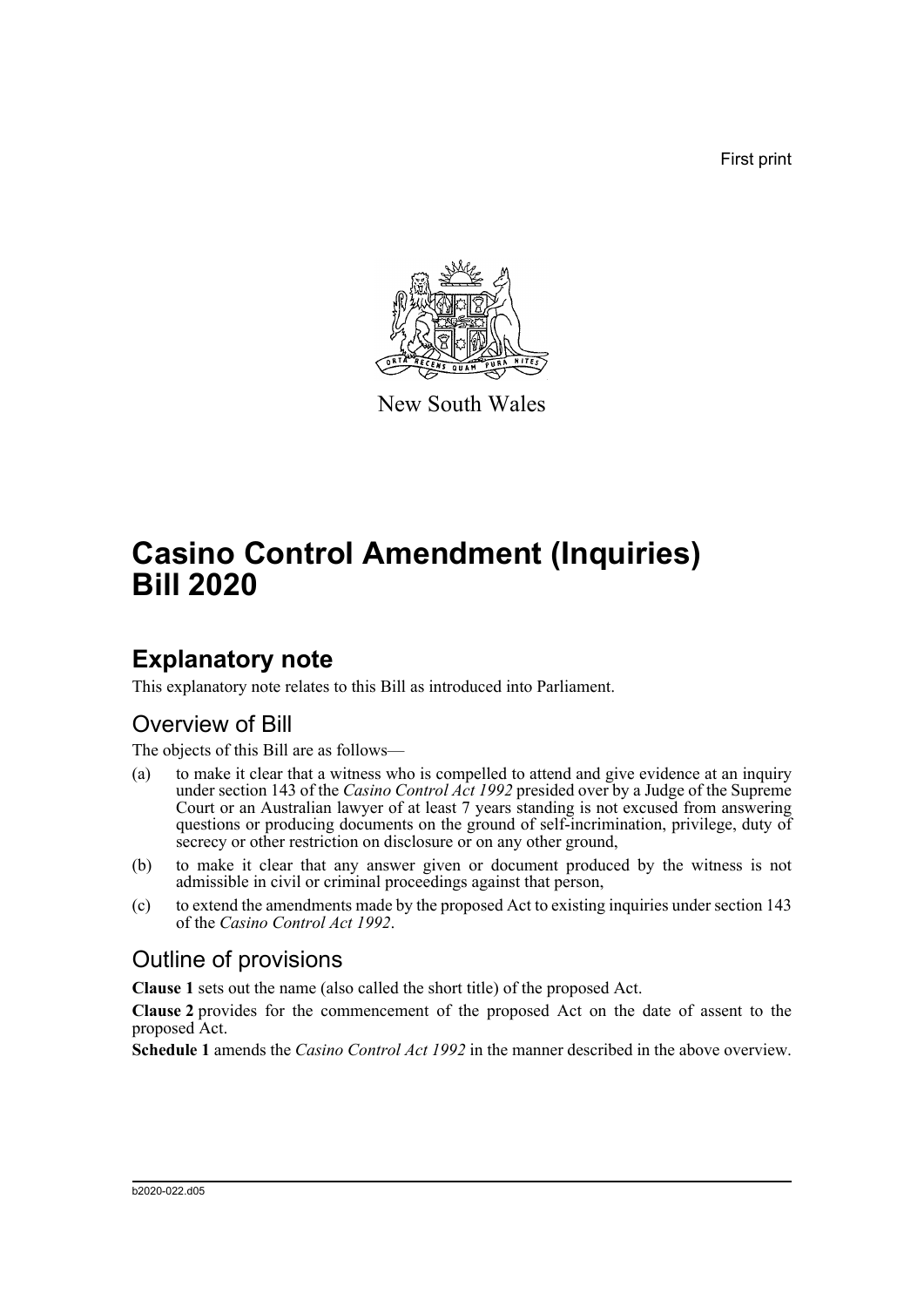First print

Page



New South Wales

# **Casino Control Amendment (Inquiries) Bill 2020**

## **Contents**

| Schedule 1 | <b>Amendment of Casino Control Act 1992 No 15</b> |             |
|------------|---------------------------------------------------|-------------|
|            | 2 Commencement                                    |             |
|            | Name of Act                                       |             |
|            |                                                   | <b>Fage</b> |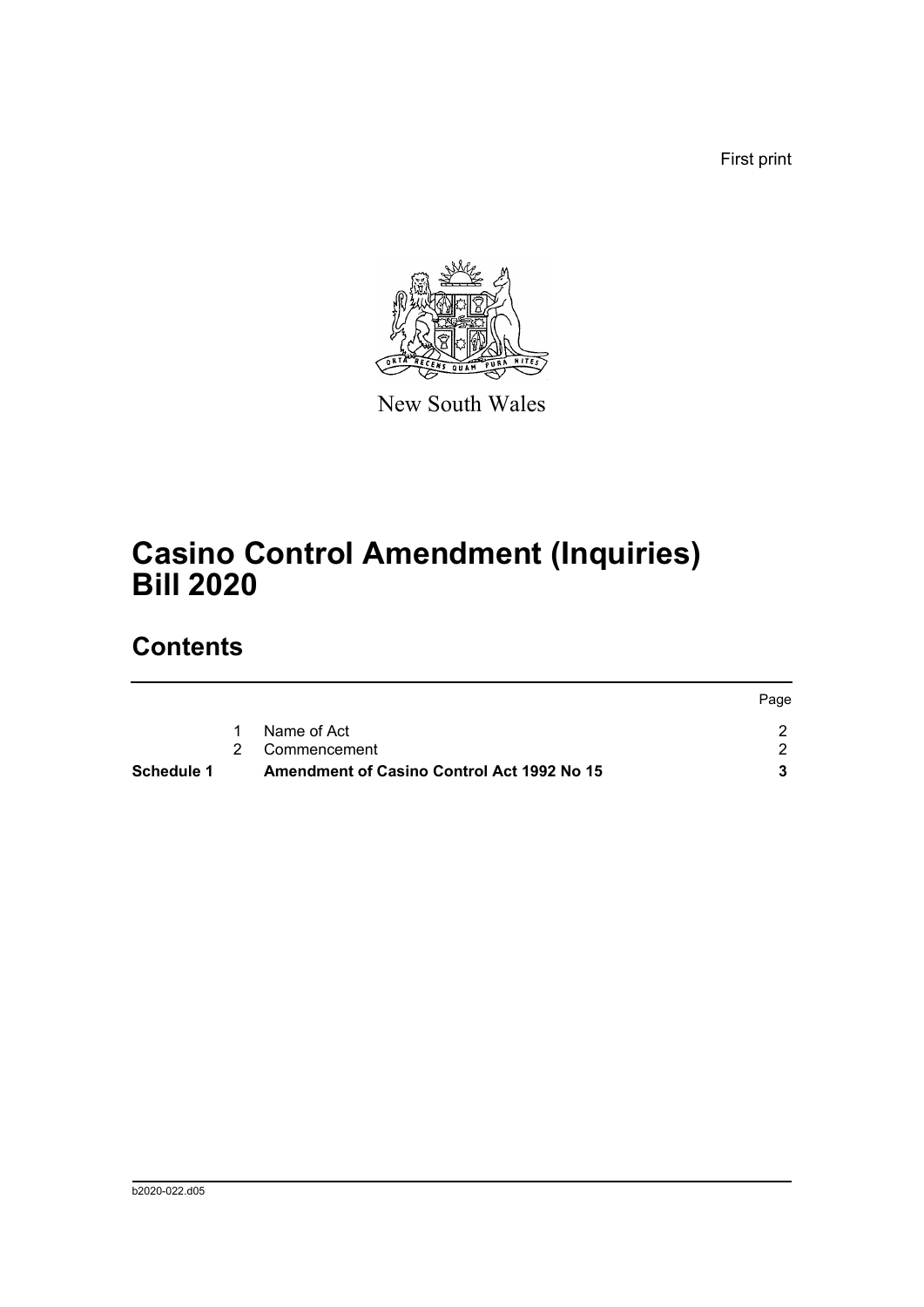

New South Wales

# **Casino Control Amendment (Inquiries) Bill 2020**

No , 2020

#### **A Bill for**

An Act to amend the *Casino Control Act 1992* in relation to the privileges and protections for witnesses appearing in inquiries under that Act.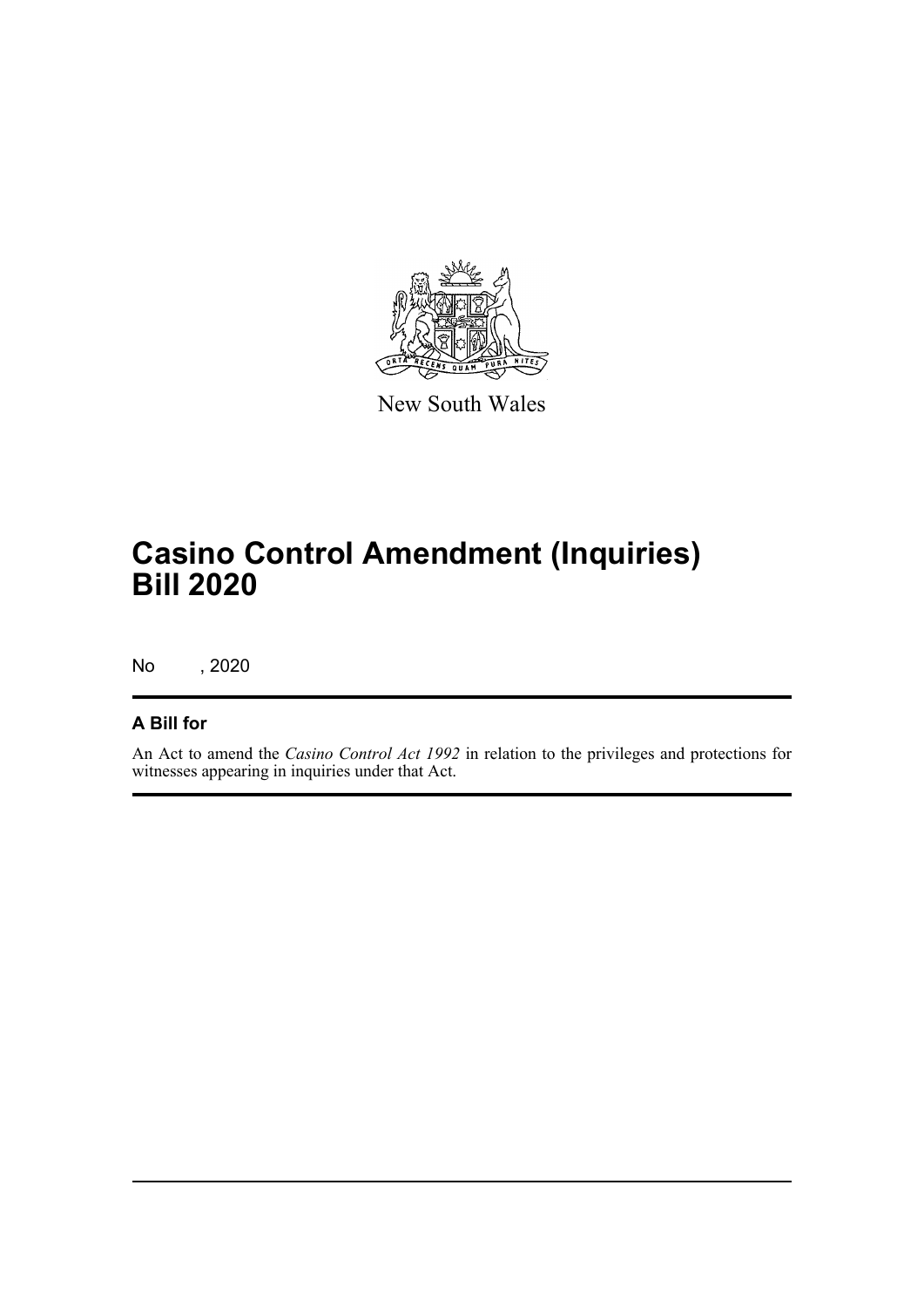Casino Control Amendment (Inquiries) Bill 2020 [NSW]

<span id="page-3-1"></span><span id="page-3-0"></span>

| The Legislature of New South Wales enacts—                     |               |  |
|----------------------------------------------------------------|---------------|--|
| Name of Act                                                    | $\mathcal{P}$ |  |
| This Act is the Casino Control Amendment (Inquiries) Act 2020. | 3             |  |
| <b>Commencement</b>                                            | 4             |  |
| This Act commences on the date of assent to this Act.          | 5             |  |
|                                                                |               |  |